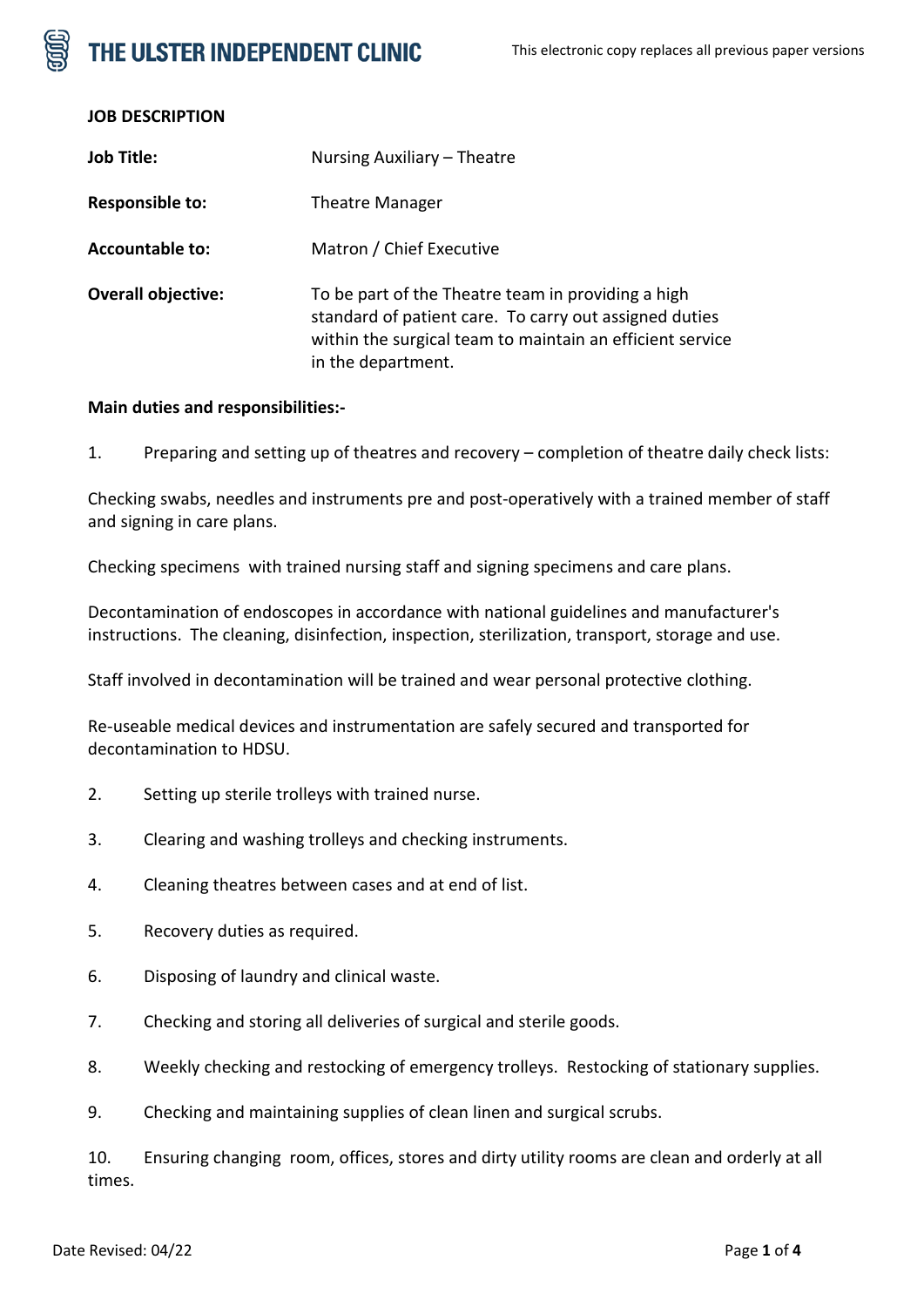## THE ULSTER INDEPENDENT CLINIC

11. Collecting and returning patients to ward in the company of a registered nurse when theatre porter is unavailable.

12. Participate in surgical PAUSE.

13. Communicate effectively with all users of the service being courteous and respectful at all times. Ensure all messages, suggestions and complaints are communicated accurately and promptly to the nurse in charge.

### **General**

1. Understand and adhere to the regulations regarding confidentiality at all times.

2. Reads, understands and adheres to all Ulster Independent Clinic policies and procedures.

3. Comply with the Ulster Independent Equal Opportunities Policy at all times.

4. Attend all mandatory in-service training and lectures and other training as deemed necessary for the role.

5. Actively participate and contribute to the continuous improvement of the service in own work area.

6. Carry out all duties & responsibilities in accordance with Health & Safety policies and statutory regulations.

7. Attend meetings as required.

8. Participate in annual performance review and maintain own personal development file.

9. Ensures all written documentation is maintained in accordance with Clinic guidelines.

10. Co-operates with the off duty scheduling.

11. Attends and participates in staff meetings.

12. Is responsible for own professional development and maintenance of knowledge and skills according to professional guidelines (where relevant) and maintains own personal development file.

13. Is responsible for own professional development and maintenance of knowledge and skills according to professional guidelines.

14. Adhere to and abide by professional code at all times (where relevant).

*The above is not an exhaustive list of duties and should be regarded as providing guidelines in which the individual works. This job description is subject to review in light of changing circumstances and operational requirements.*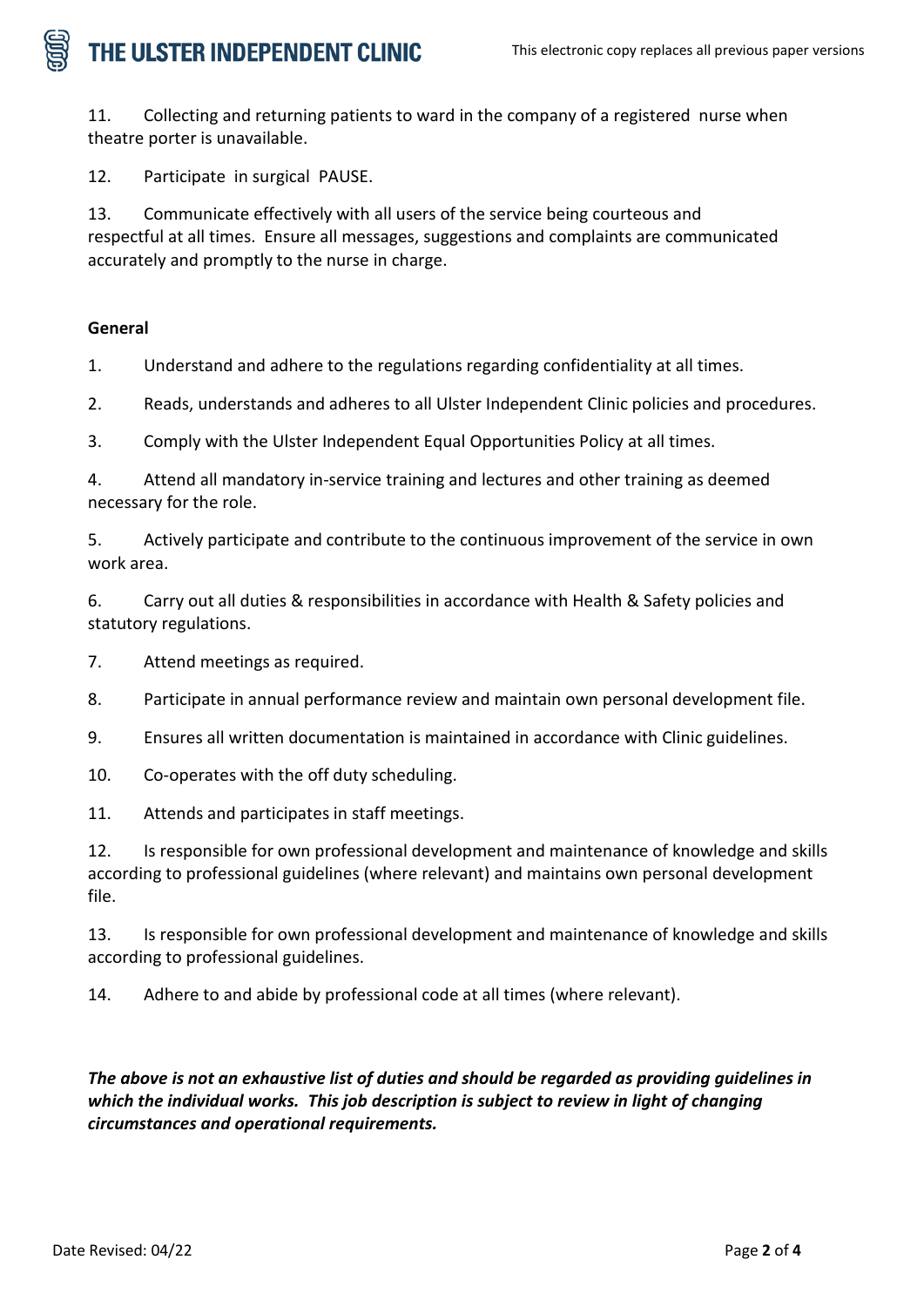

| <b>CATEGORY</b>               | <b>ESSENTIAL</b>                                                                                                                                                                                                                                                              | <b>DESIRABLE</b>                                                                                                                                                                                                  |
|-------------------------------|-------------------------------------------------------------------------------------------------------------------------------------------------------------------------------------------------------------------------------------------------------------------------------|-------------------------------------------------------------------------------------------------------------------------------------------------------------------------------------------------------------------|
| <b>Experience</b>             | 6 months' experience of working in<br>a formal caring role.<br>Ability to cite examples of when<br>you have demonstrated sensitivity<br>and understanding of patient<br>needs.                                                                                                | Experience of working as a<br>healthcare assistant / nursing<br>auxiliary in a theatre.                                                                                                                           |
|                               |                                                                                                                                                                                                                                                                               |                                                                                                                                                                                                                   |
| Education/<br><b>Training</b> | Numerate and literate.                                                                                                                                                                                                                                                        | Have completed recent training<br>relevant to the position (e.g. First<br>Aid, Manual Handling or Basic Life<br>Support).<br><b>GCSE English Language and</b><br>Mathematics at Grades A to C (or<br>equivalent). |
|                               |                                                                                                                                                                                                                                                                               | NVQ Level 1 (or equivalent) in a<br>health and social care related<br>subject.                                                                                                                                    |
| <b>Other</b>                  | The post holder will be required<br>to be flexible in their working<br>pattern to meet service needs<br>Satisfactory completion of the<br>following checks:<br>References<br>**Evidence of right to live and<br>work in UK<br>Health screening<br><b>Qualification checks</b> |                                                                                                                                                                                                                   |
|                               | Satisfactory *ACCESSNI<br>clearance.                                                                                                                                                                                                                                          |                                                                                                                                                                                                                   |

### **Personnel Specification**

**Competencies:**

- Teamworking
- Patient Focus
- Effective Communication and Interpersonal skills
- Planning and organising